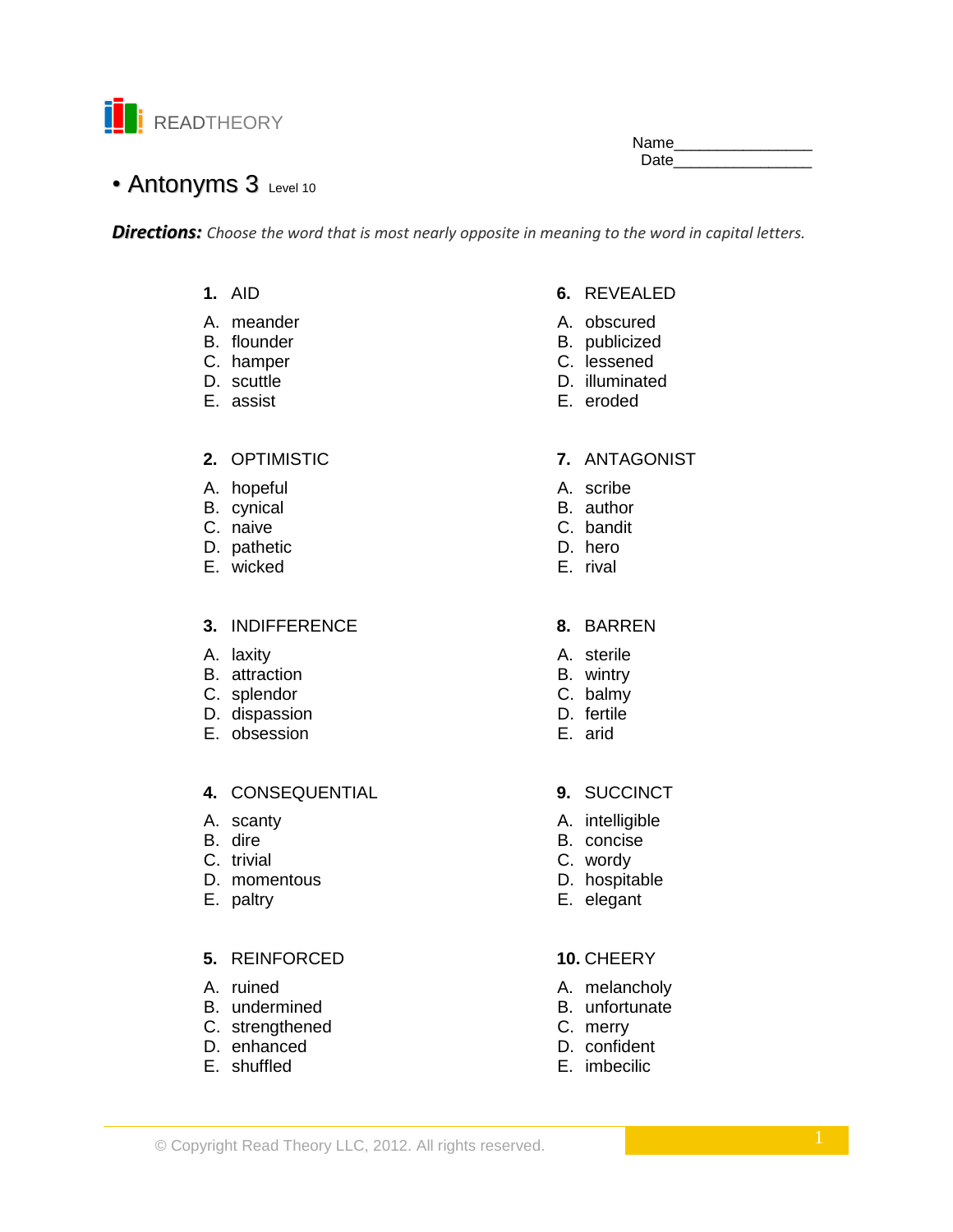# **Answers and Explanations**

#### 1) **C**

The word *aid* means help or provide support. Someone aids another by making things easier for the other person. The opposite of aid is to make things harder for someone else. Because *hamper* means hold back or hinder, choice **(C)** is correct.

**(A)** is incorrect because *meander* means wander or ramble. This is not the opposite of *aid*.

**(B)** is incorrect because *flounder* means struggle clumsily. This is not the opposite of *aid*.

**(D)** is incorrect because *scuttle* means deliberately sink, as in a ship. This is not the opposite of *aid*.

**(E)** is incorrect because *assist* means help or give support. This is synonymous with *aid*, not the opposite of it.

#### 2) **B**

The word *optimistic* means tending to expect favorable outcomes. One is optimistic if he or she assumes things will work out well. The opposite of optimistic is pessimistic or expecting unfavorable outcomes. Because *cynical* means bitterly distrusting or pessimistic, choice **(B)** is correct.

**(A)** is incorrect because *hopeful* means full of the feeling that things will turn out for the best. This is synonymous with *optimistic*, not the opposite of it.

**(C)** is incorrect because *naïve* means unsophisticated or unworldly. This is not the opposite of *optimistic*.

**(D)** is incorrect because *pathetic* means pitiable or weak. This is not the opposite of *optimistic*.

**(E)** is incorrect because *wicked* means evil or morally bad. This is not the opposite of *optimistic*.

#### 3) **E**

The word *indifference* means a lack of interest or concern. Someone shows indifference if he or she does not express any care about something. The opposite of indifference is interest. Because *obsession* is the act of dwelling or fixating on a particular subject or idea, choice **(E)** is correct.

**(A)** is incorrect because *laxity* is a looseness or lack of severity. This is not the opposite of *indifference*.

**(B)** is incorrect because *attraction* is allure or the power to draw one to another. This is not the opposite of *indifference*.

**(C)** is incorrect because *splendor* is magnificence. This is not the opposite of *indifference*.

**(D)** is incorrect because *dispassion* is the state or quality of being unemotionally involved. This is practically synonymous with *indifference*, not the opposite of it.

#### 4) **C**

The word *consequential* means of importance. Something is consequential if it has an impact. The opposite of consequential is unimportant. Because *trivial* means of very little importance, choice **(C)** is correct.

**(A)** is incorrect because *scanty* means meager or small in amount. This is not the opposite of *consequential*.

**(B)** is incorrect because *dire* means dreadful or terrible. This is not the opposite of *consequential*.

**(D)** is incorrect because *momentous* means of huge significance. This is synonymous with *consequential*, not the opposite of it.

**(E)** is incorrect because *paltry* means meager or small in amount. This is not the opposite of *consequential*.

#### 5) **B**

The word *reinforced* means strengthened or made more effective. A building has been reinforced if something has been added to it that improves its structure. The opposite of reinforced is weakened. Because *undermined* means weakened by removing underlying support, choice **(B)** is correct.

**(A)** is incorrect because *ruined* means completely destroyed. This is not the opposite of *reinforced* because it is too extreme in meaning.

**(C)** is incorrect because *strengthened* means improved in power. This is synonymous with *reinforced*, not the opposite of it.

**(D)** is incorrect because *enhanced* means intensified or magnified. This is practically synonymous with *reinforced*, not the opposite of it.